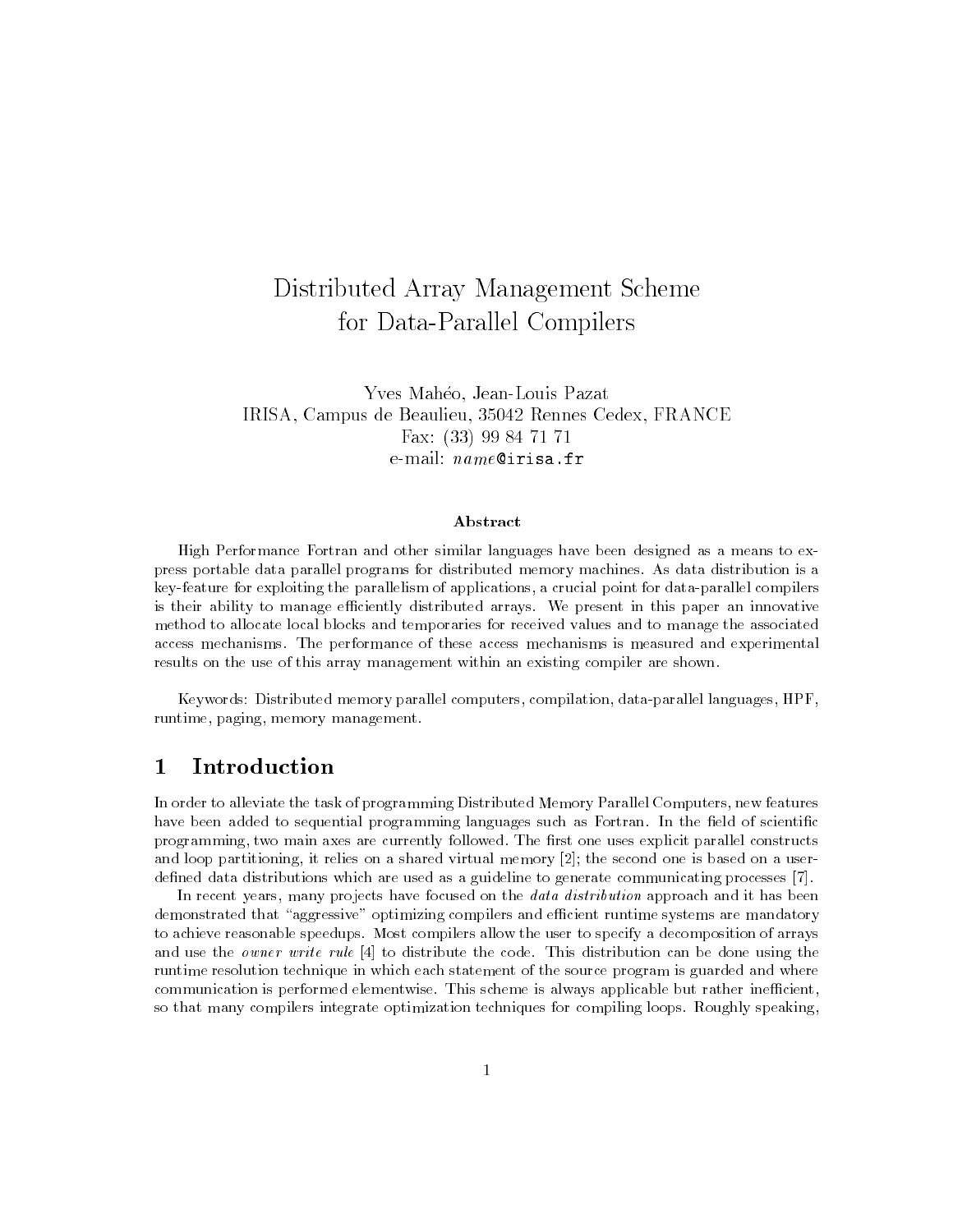these techniques aim at reducing iteration domains and performing vectorized communications [14, 12, 11, 10].

However, runtime resolution as well as optimization techniques require a specific and efficient runtime system to allocate local parts of arrays and to perform efficient communications.

In this paper we present a new method for efficiently managing distributed arrays (allocation and access) in parallelizing compilers based on data distribution. This paper focuses on the local management of blocks and temporary storage for distant values. Communication optimizations such as message coalescing and vectorization are supported by this array management but are not addressed here.

The paper is organized as follows: next section discusses the essential requirements for managing distributed arrays. Section 3 details the page-driven array management proposed. Section 4 presents in more details the implementation of this array management whose overall performance is presented in section 5. Future work is discussed in the conclusion.

#### $\overline{2}$ 2 Management of Distributed Arrays

#### $2.1$ Key issues

The aim of a distributed array management is to define the way distributed arrays are stored in the local memories and the way elements of these arrays are accessed. These tasks involve both the compiler and the runtime support. It is clear that a trade-off must be achieved between the speed of accesses and the memory overhead induced from the array representation. The extreme solution consisting in allocating the entire array on each processor is obviously not applicable. Conversely, minimal allocation (typically achieved by translating an array declaration  $A(N)$  into a local allocation  $A(N/P)$  where P is the number of processors) associated with global-to-local index conversion involving several costly operations such as mod and div must be avoided.

In addition to the "classical" concerns that are the memory use and the speed of accesses, we define in the following some properties that we claim to be useful for a distributed array management.

#### Uniformity

Two kinds of data are to be considered on a given processor:  $local$  elements  $-$  i.e. elements assigned to it by the distribution - and received elements that are temporarily stored in the local memory after communication with another processor. We say that an array management scheme is  $uniform$ when the representation as well as the access mechanism associated with a distributed array makes no distinction between local and received elements. The main advantage of a uniform scheme is that the compiler does not have to separate purely local computation (involving only local data) from computation that needs distant data. Indeed, even if such a separation is sometimes possible at compile-time, it may induce an important code fragmentation in the case of multiple right-hand-side references; performing the separation at runtime brings about costly ownership computation.

Furthermore, defining a non-uniform scheme that gives too great an importance to local elements, at the expense of received elements is not a good solution because it is likely to be harmful not only for accesses but also for communication of non-local data.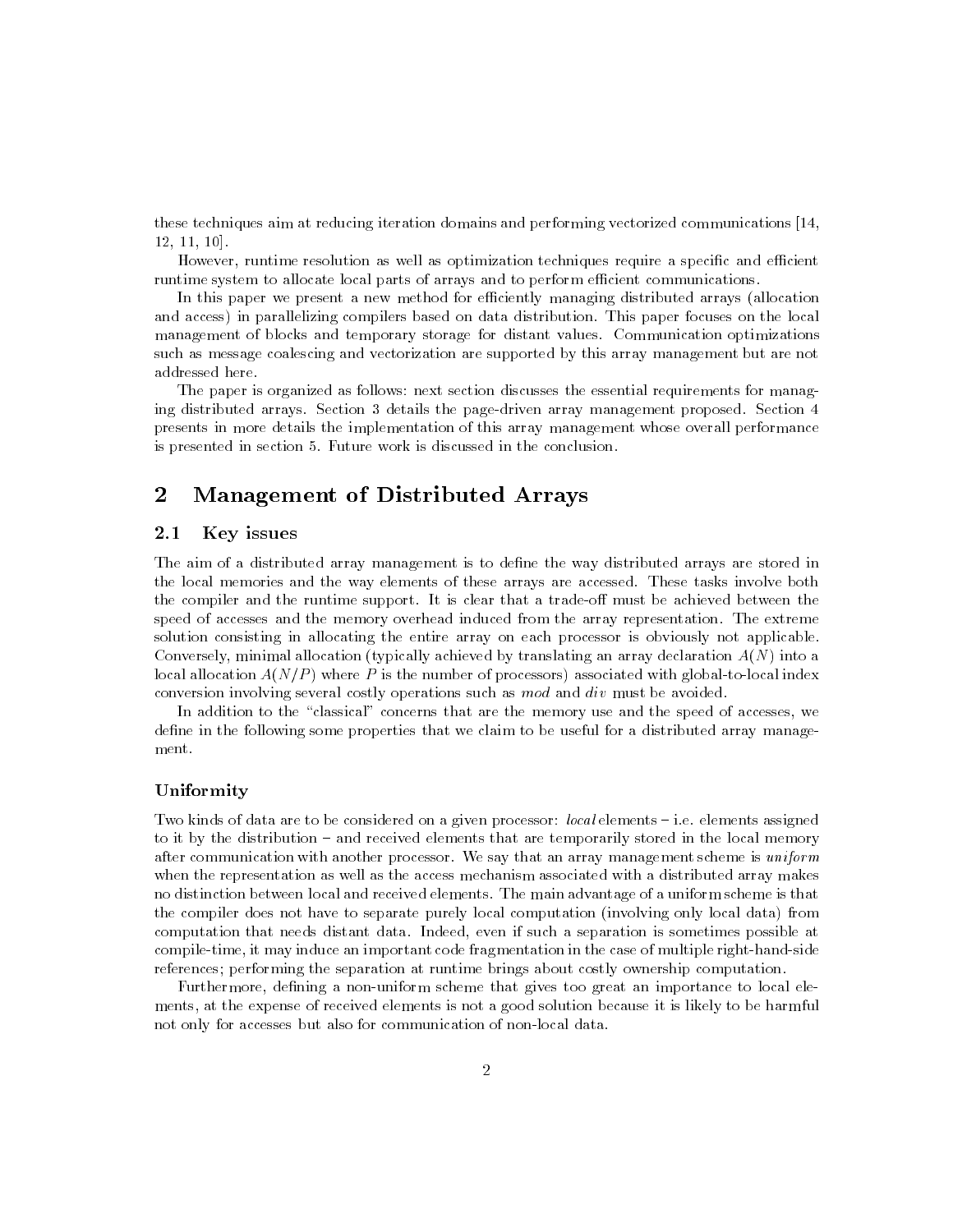## Independence

An *independent* array management is only defined from distribution parameters and in particular does not depend on the code itself nor on compiler analysis on the code. A distributed array management scheme independent from the compilation scheme facilitates the coexistence of different compilation techniques. On the contrary, if the choice of a representation is guided by the analysis of a program part (typically a loop), it may happen that several layouts (and associated access methods) are used within the scope of one distribution, possibly necessitating data rearrangement or additional computation at runtime. Moreover, this independence facilitates the use of different compilation techniques within a code fragment that contains several loops. One way to achieve this independence (as well as uniformity) is to consider that only global indices appear in the generated code.

### Contiguity Preservation

Another useful property concerning the layout of distributed arrays is the conservation of memory contiguity. Indeed, if contiguous elements of the original array are still contiguous in the local representation, it makes it possible to take advantage of direct communications (in this case no copying nor packing/unpacking is needed between local representations and communication buffers), vector processors, target code optimization and better cache behavior.

### 2.2 Related Work

To our knowledge, management of distributed arrays have not been studied independently from compilation techniques in existing HPF compilers.

The first technique of storage for distributed arrays, the overlap [13] has been implemented both in the Vienna Fortran Compilation System [14] and in the Fortran D compiler [8, 12]: a single subarray is allocated for local data as well as for received data. This technique provides uniform accesses and preserves memory contiguity but it can be applied to a restricted number of distributions and access patterns and may lead prohibitive allocation when distant data location is not close to the local partition. In this case, the Fortran D compiler may select an alternative storage method (buffers) for received values if it can separate purely local computation and computation needing received values. In Vienna Fortran and in an extended version of Fortran D, a specic management related to loops with irregular array accesses is performed through the use of the inspector/executor technique: the local partition is dynamically extended during the inspector phase so that uniform indirect accesses can be used during the executor phase [6, 3, 14].

Other array management schemes, closely related to compilation techniques, have been proposed. Their common characteristic is that they try to minimize memory overhead. Among them, in the compilation scheme defined by Ancourt  $et$  al [9], local elements and temporaries are packed according to the array distribution and alignment, the loop bounds and the array subscripts by changing the basis of the original index space. Accesses to elements are performed in a non-uniform way with index conversion evaluating affine functions and possibly integer division. Chatterjee  $et$ al. [5] propose an access mechanism for local elements based on a Finite State Machine (FSM). These elements are accessed by executing a FSM that has to be computed at runtime for each loop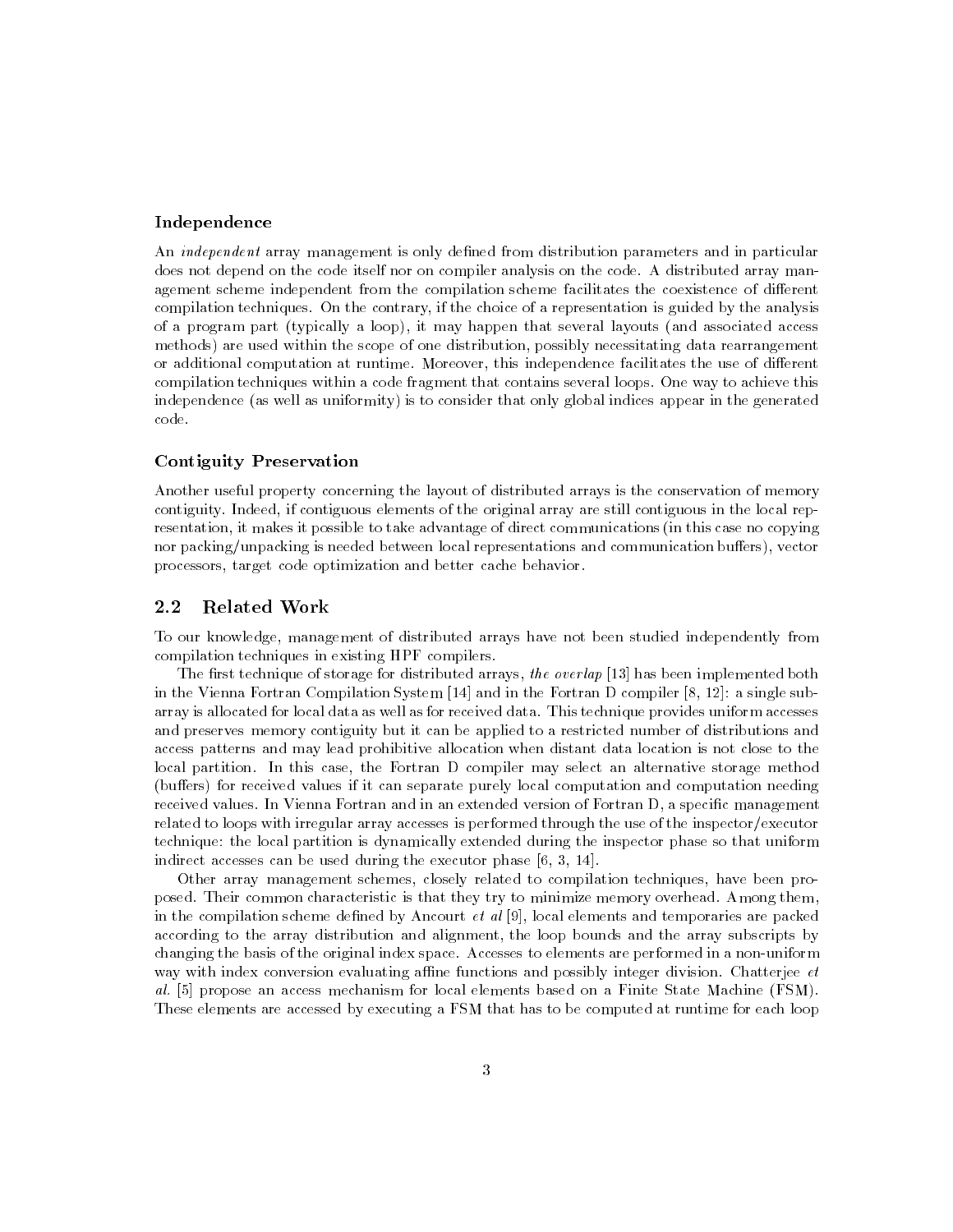nest even if the same distribution applies.

All of these methods not only take into account the array distribution parameters but necessitate also a static analysis of code fragments (loop bounds and array subscripts) in order to define the layouts of the local arrays and the associated access mechanisms. Therefore, independence from the compilation scheme is not achieved by these systems.

#### 3 3 A Page-driven Array Management

We present here a new management scheme for distributed arrays based on software paging. This management is designed in order to achieve efficient accesses while avoiding unacceptable memory overhead. It also aims at satisfying the properties of uniformity, independence and contiguity preservation aforementioned. In the following, we will consider only direct HPF distributions, the mechanisms described can be easily extended to aligned distributions (as a first step, by applying paging to templates).

#### $3.1$ **Principle**

The page-driven data management we propose follows the main addressing scheme of classic paging systems for memory management. In such systems, logical memory space is broken into groups of contiguous elements (pages). Pages have a fixed predetermined size. A hardware support divides a logical address in two parts: a page number and a page offset. The page number is used as an index into a page table that contains the base address of each page in physical memory. This base address is combined with the page offset to define the physical memory address. If the page size is S, a logical address  $\alpha$  produces a page number PG and an offset OF by PG =  $\alpha$  div S and  $OF = \alpha$  mod S. If the logical address space is larger than the physical address space, virtual memory management features may be added. In this case, accessed pages may not be present all the time in physical memory but temporarily loaded from a secondary storage system by a swapping device.

As for our concern, we manage variables  $-i.e.$  distributed arrays— and not memory; our aim is not to build a shared virtual memory. Moreover, we only consider compiler-generated code, hence we stay at the software level rather than relying on hardware components. Contrarily to system-level paging,

- the notion of page fault is here irrelevant because all distant accesses are solved by prior communications. Besides, data are not necessarily communicated page-wise.
- The original address space is multidimensional; therefore we apply a multi to one-dimensional transformation before splitting the resulting space into pages.

This allows us to define a specific access mechanism for each distributed array, in particular the page size may be different for each array.

## 3.2 Paging Distributed Arrays

We define a representation and its access mechanism for each distributed array by a couple  $(\mathcal{L}, S)$ . The multidimensional index space of a given array is linearized by a function  $\mathcal{L}$ . The linear address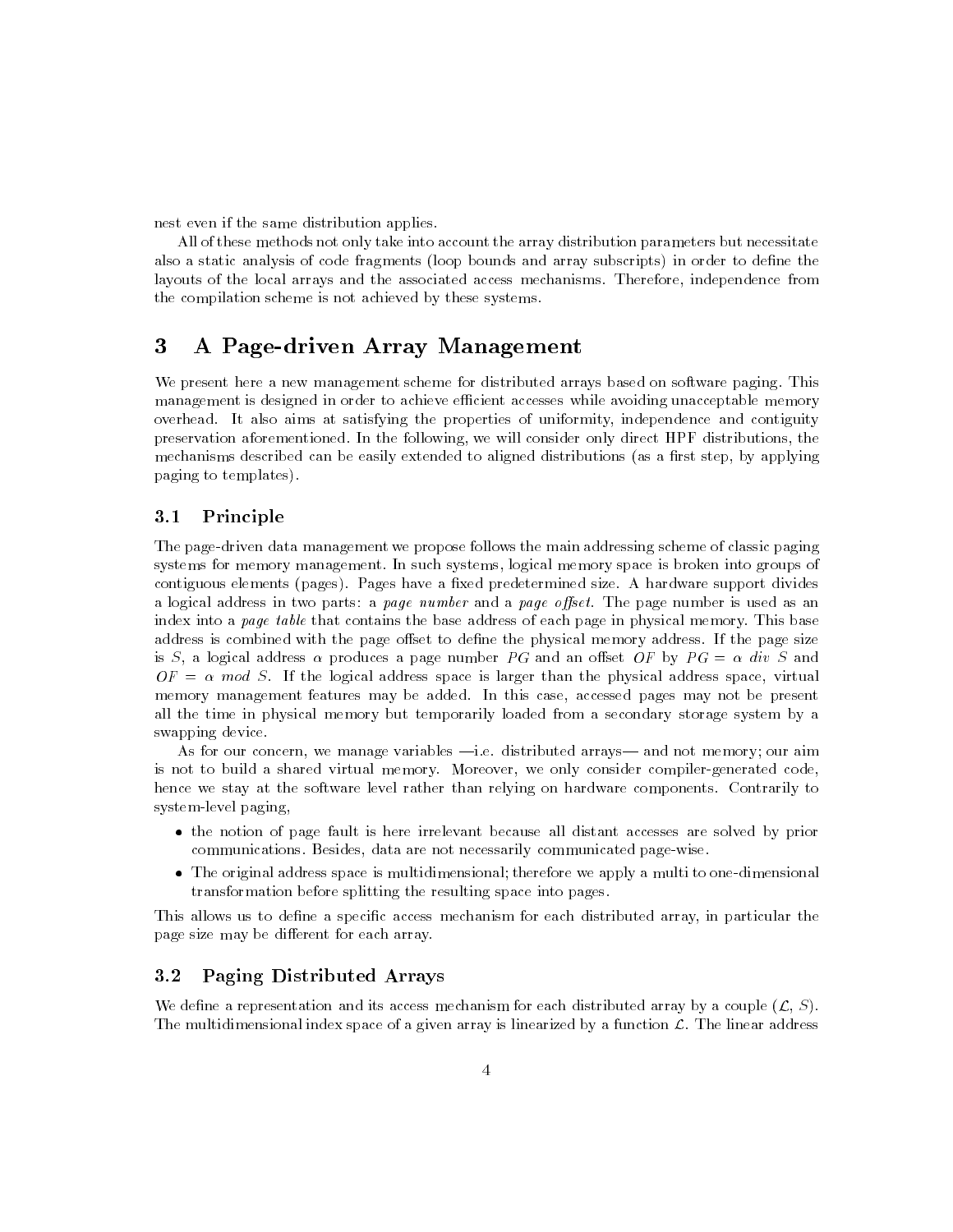space obtained is split into pages of fixed size  $S$ . A processor stores only those pages that contain at least one element assigned to it by the distribution or one received element. Depending on the distribution of the array,  $\mathcal L$  and  $S$ , a page may be possessed by one or several processors.

One of the main advantages of this method is that accesses to local and received elements are performed the same way. Indeed, as far as accesses are concerned, a processor acts as if the entire array was allocated locally, no matter if the element it needs to access is truly local or has been received from another processor. The difference between pages containing local elements and pages containing received elements lies in the way they are allocated and filled, not in the way they are accessed. A tuple (PG,OF) is computed from the initial index vector  $(i_0, \ldots, i_{n-1})$  with the linearization function  $\mathcal L$  and the page size  $S$ :

$$
PG = \mathcal{L}(i_0, \ldots, i_{n-1}) \ div S \qquad OF = \mathcal{L}(i_0, \ldots, i_{n-1}) \ mod S
$$

A table of pages is stored on each processor. It indicates the base address of each page present in local memory. The offset is added to this base address to obtain the exact location of the element. The page partitioning is also used for computing owners of elements. A similar table, present in the local memory of each processor, stores for each page the numbers of the physical processors that own this page.

## 3.3 Tuning Parameters

For a given distributed array, the parameters we can tune for paging are the page size S and the linearization function  $\mathcal{L}$ . The value of these parameters are defined in order to achieve good performance in terms of time and memory space.

As speed of access is our prior motivation, time consuming operations (division, modulo and multiplication) are avoided in the computation of the tuple  $(PG,OF)$  but also in the application of function  $\mathcal{L}$ . This is achieved by introducing powers of two, turning integer division, modulo and multiplication into simple logical operations. Moreover, the array decomposition can be taken into account when fixing the actual value of S and  $\mathcal{L}$ . Intuitively, we choose S and  $\mathcal{L}$  so that pages "follow" the blocks, and are owned by as few processors as possible.

For a more formal definition, let us consider the following HPF array distribution:

```
REAL V(0 : h_0 - 1, \dots, 0 : h_{n-1} - 1)!HPF$ DISTRIBUTE V(CYCLIC(s_0),\ldots,CYCLIC(s_{n-1}))
```
and the access to an element of V noted  $V(i_0, \dots, i_{n-1})$ . This distribution decomposes the array V  $\cdots$  . Into a state some solution of  $\{0,1,1,\ldots, n-1\}$  , and the most general distribution and  $\cdots$  and  $\cdots$  . CYCLIC(k). Note that BLOCK(k) and CYCLIC(k) distributions are strictly equivalent as far as decomposition is concerned.

Prior to the definition of S and  $\mathcal{L}$ , we choose a particular dimension  $\delta$ , the dimension in which the block size is the largest. If there are several such dimensions, the one corresponding to a nondistributed array dimension or a block size equal to a power of two is chosen. The page size S is then given by: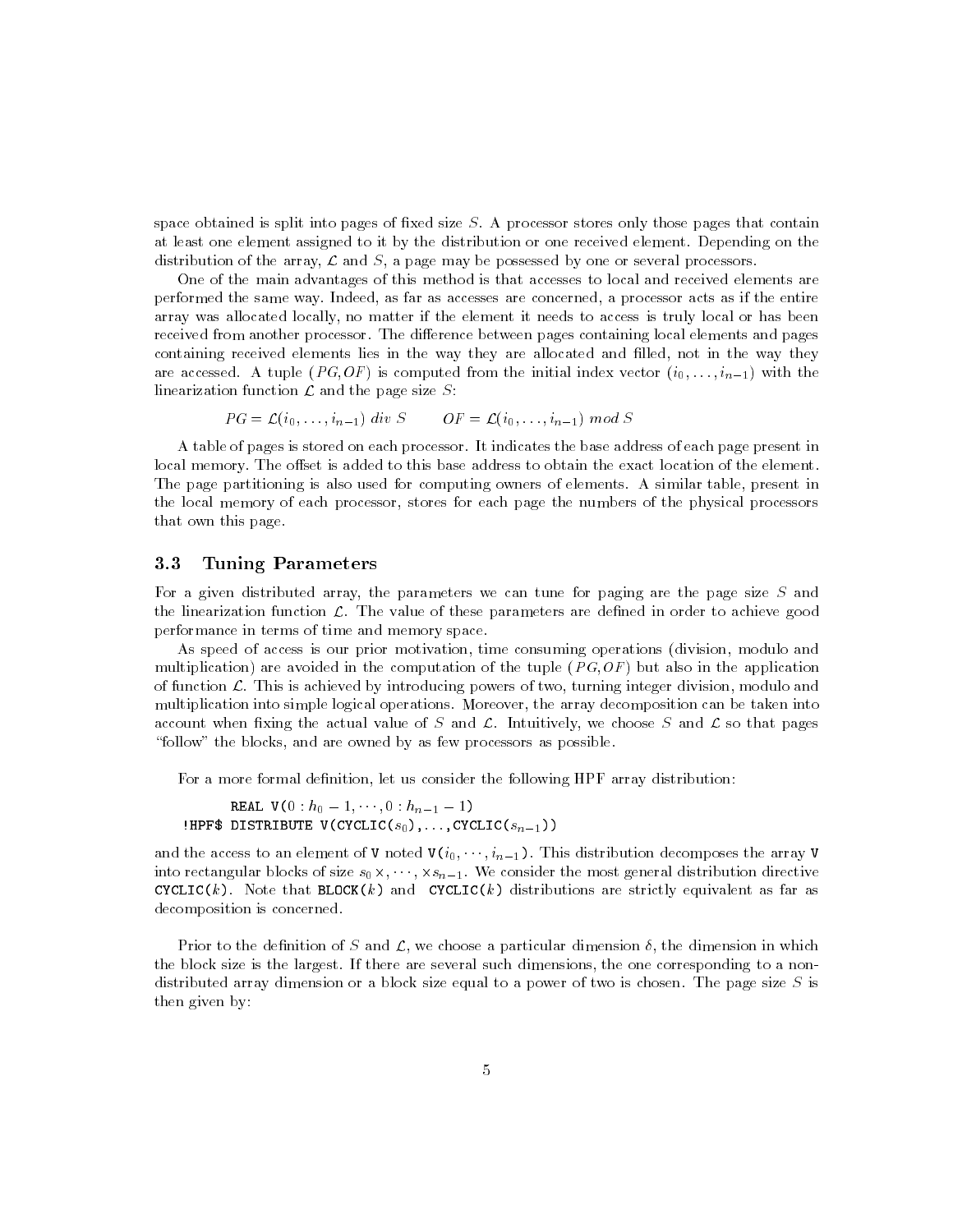if 
$$
s_{\delta} = h_{\delta}
$$
 or  $s_{\delta} = 2^{\rho}$   
then  $S = \theta_{sup}(s_{\delta})$   
else  $S = \theta_{inf}(s_{\delta})$ 

where  $\theta_{sup}(x)$  (resp.  $\theta_{inf}(x)$ ) extends an integer to the smallest (resp. largest) power of two greater (resp. less) than or equal to  $x$ .

 $\mathcal L$  is the C linearization function for multidimensional arrays applied to a permutation of the index vector. This permutation puts the index corresponding to dimension  $\delta$  in last position. Moreover, the array dimensions (coefficients of  $\mathcal{L}$ ) are extended to the next power of two.  $\mathcal{L}$  is defined by

$$
\mathcal{L}(i_0,\ldots,i_{n-1}) = \sum_{k=0}^{n-1} \left( i'_k \prod_{l=k+1}^{n-1} h'_l \right)
$$

where  $i_k$  is the  $k \sim$  access index after permutation, i.e:

$$
i'_{n-1} = i_{\delta}
$$
  
\n
$$
\forall k \in 0, \dots, \delta - 1 \quad i'_{k} = i_{k}
$$
  
\n
$$
\forall k \in \delta, \dots, n-2 \quad i'_{k} = i_{k+1}
$$

and  $h'_k$  is the extended size of the array in the  $k^{\text{th}}$  dimension, i.e:

$$
h'_{n-1} = \theta_{sup} \left( \left\lceil \frac{h_{\delta}}{S} \right\rceil \right) \times S
$$
  
if  $n > 1$   
 $h'_{0} = h_{0}$  if  $\delta > 0$ , else  $h_{1}$   
 $\forall k \in 1, ..., \delta - 1$   $h'_{k} = \theta_{sup}(h_{k})$   
 $\forall k \in \delta, ..., n-2$   $h'_{k} = \theta_{sup}(h_{k+1})$ 

Here are two examples of definition of S and  $\mathcal{L}$ ; first when there is one non-distributed dimension and second when all the dimensions are distributed:

HPF\$ DISTRIBUTE A(CYCLIC(5), \*, CYCLIC(10))  $\Rightarrow$   $\Big\{ C(i)$  $S = 128$ L(i; j; k) = (64 - 128)i + 128k + j **HPF\$ DISTRIBUTE B(CYCLIC(100), CYCLIC(10))**  $\Rightarrow$   $\begin{cases} C(i) \end{cases}$  $S = 64$ L(i; j) = 512j + i

## 3.4 Optimizing the Computation of  $(PG, OF)$

Unlike with a classic paging mechanism, the explicit computation of the linear address  $\mathcal{L}(i_0,\ldots,i_{n-1})$ before its splitting into  $(PG, OF)$  is not mandatory because we do not rely on a hardware support that needs a memory address. Besides, this intermediate result may lead to unnecessary operations as in the following example: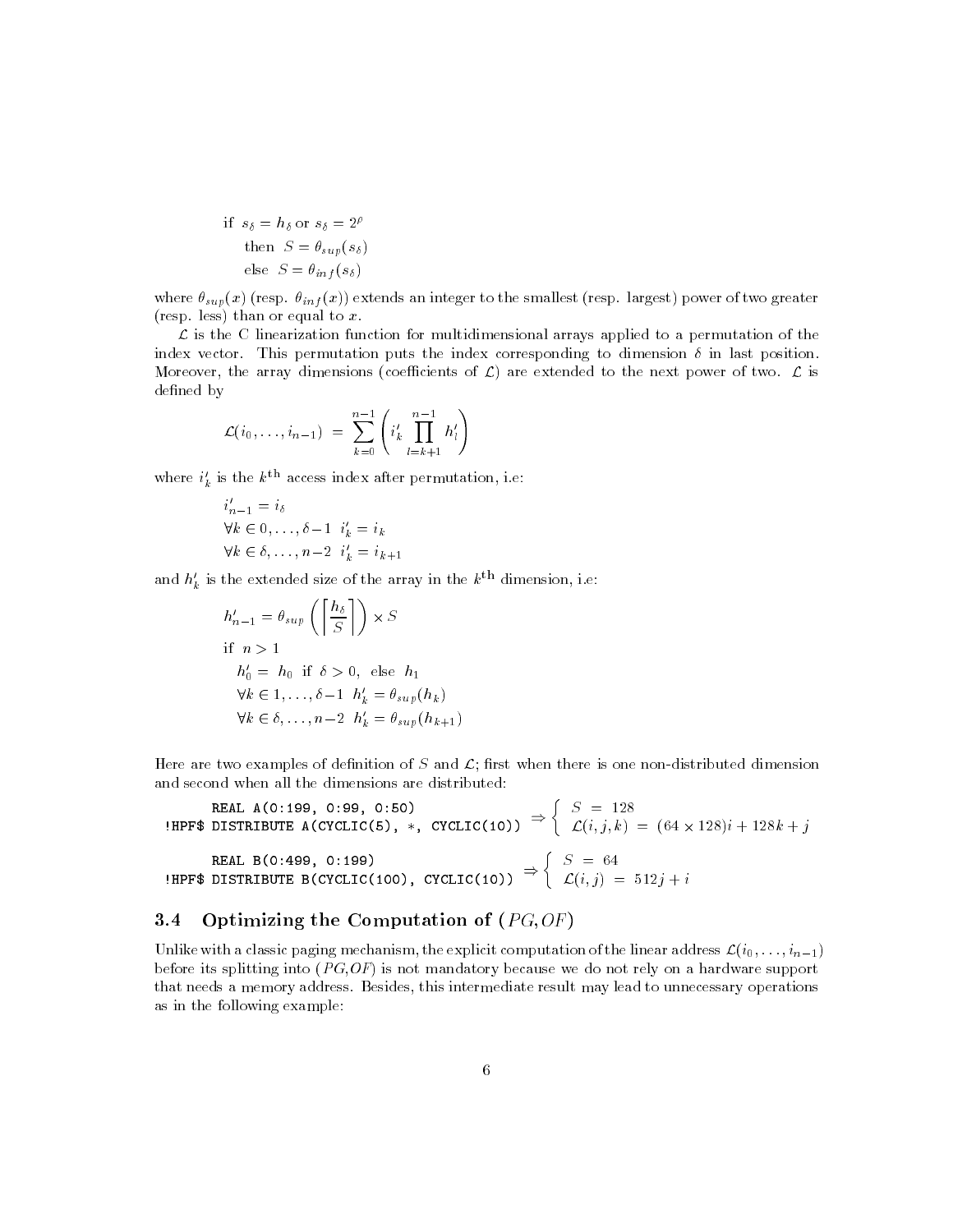REAL A(0:99, 0:199) 
$$
\text{HPF$ DISTRIBUTE A(CYCLIC(10),*)} \Rightarrow \begin{cases} S = 256 \\ \mathcal{L}(i,j) = 256i + j \end{cases}
$$

The page number and the offset will be obtained by

$$
PG = (256i + j) \ div 256
$$

$$
OF = (256i + j) \ mod 256
$$

These expressions could obviously be simplified in  $PG = i$  and  $OF = j$ . To make the simplifications clearly visible, we express directly PG and OF as a function of the index vector.

$$
page(i_0, \ldots, i_{n-1}) = (PG, OF)
$$

with

$$
PG = \sum_{k=0}^{n-2} \left( i'_k \prod_{l=k+1}^{n-1} n p'_l \right) + i'_{n-1} \, div \, S
$$
  

$$
OF = i'_{n-1} \, mod \, S
$$

where  $np'_k$  is the number of pages in the  $k^{\text{th}}$  dimension after permutation:

$$
np'_{n-1} = \frac{h'_{n-1}}{S}
$$
  

$$
\forall k \in 0, \dots, n-2 \quad np'_k = h'_k
$$

when dimension *o* is not distributed, that is to say when  $n_{\delta} = s_{\delta}$ , index  $i_{n-1}$  (i.e  $i_{\delta}$ ) is always less than or equal to  $S$ , div and mod can be removed:

$$
PG = \sum_{k=0}^{n-2} \left( i'_k \prod_{l=k+1}^{n-1} n p'_l \right)
$$
  

$$
OF = i'_{n-1}
$$

Here is the result of these optimizations for the two examples presented in the previous section:

HPF\$ DISTRIBUTE A(CYCLIC(5), \*, CYCLIC(10))  $\Rightarrow$   $\left\{$  OF and the state of the state of the state of the state of the state of the state of the state of the state of the  $\mathbb{R}^{\mathbb{Z} \times \mathbb{Z}}$  $\begin{bmatrix} 0 & 1 \\ 0 & 1 \end{bmatrix}$ PG = (8192i + 128k + j) div 128 = 64i + k  $\blacksquare$  $\sim$  just the just that  $\sim$ HPF\$ DISTRIBUTE B(CYCLIC(100), CYCLIC(10))  $\Rightarrow$   $\left\{$  OF the contract of the contract of the contract of the contract of the contract of the contract of the contract of  $\mathbb{R}^{n\times n}$  $\begin{bmatrix} 0 & 1 \\ 0 & 1 \end{bmatrix}$ PG = (512j + i) div 64 = 8j + (i div 64)  $\blacksquare$  . The first state of the first state of the first state of the first state of the first state of the first state of the first state of the first state of the first state of the first state of the first state of the

#### 3.5 Page Ownership

Each processor stores a table of owners that indicates, for each page, the number of the physical processor that owns this page. This table can be filled using the function owner( $PG, OF$ ) that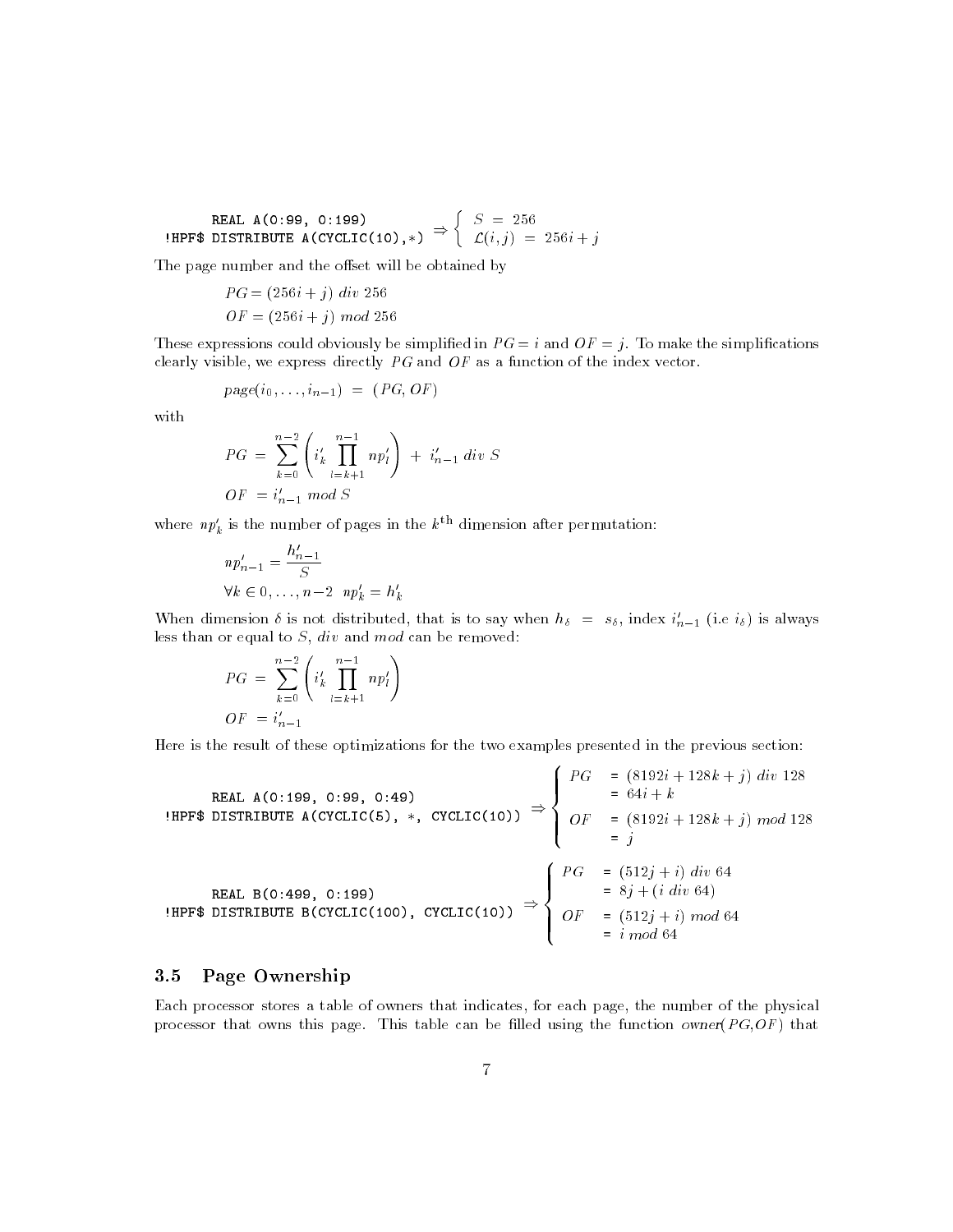returns the owner of an element.

$$
owner(PG, OF) = map \circ page^{-1}(PG, OF)
$$

Function *page* +, the reverse function of *page*, returns the index vector corresponding to a page number and an offset.

$$
page^{-1}(PG, OF) = (i_0, \ldots, i_{n-1})
$$

with

$$
i_{\delta} = S \times (PG \mod np'_{n-1}) + OF
$$
  
\n
$$
\forall k \in 0, ..., \delta-1 \quad i_{k} = i'_{k}
$$
  
\n
$$
\forall k \in \delta+1, ..., n-1 \quad i_{k} = i'_{k-1}
$$
  
\n
$$
\forall k \in 0, ..., n-2 \quad i'_{k} = \left(PG \mod \left(\prod_{l=k}^{n-1} np'_{l}\right) \, div \, \left(\prod_{l=k+1}^{n-1} np'_{l}\right)\right)
$$

Function  $map(i_0, \ldots, i_{n-1})$  associates a physical processor number with an index vector. It can be easily computed for each mapping that can be expressed in HPF. We do not give here the general formula as it cannot be induced from the HPF norm and depends on implementation choices. As an example if the abstract processor array is of size  $(p_0, \dots, p_{n-1})$  and the number of physical processors is  $P$ , the mapping function may be the following:

$$
map(i_0, ..., i_{n-1}) = \left(\sum_{k=0}^{n-1} \left( (i_k \ div \ s_k) \prod_{l=k+1}^{n-1} p_l \right) \right) \ mod \ P
$$

In the case data elements are replicated (by application of alignment directives), this function could return a set of processors.

The definitions adopted for S and  $\mathcal L$  allow the number of owners of a page to be less than or equal to two. If the owner of a page is always unique, any valid value of  $OF$  can be used for determining the owner of a page. In the case the owner of a page is not unique, we can compute  $OF_{lm}$ , the offset from which the owner changes. In this case, the table of owners stores for each page, the two processor numbers plus the limit  $OF_{lm}$ :

$$
OF_{lm} = \text{ if } \varphi < S \text{ then } \varphi \text{ else } 0
$$

with

$$
\varphi = ((PG \ mod \ np'_{n-1}) \times (s_{\delta} - S)) \ mod \ s_{\delta}
$$

## 4 Implementation

A full implementation of the data management mechanisms described above has been realized within the PANDORE environment [1]. In the PANDORE language, the scope of array distributions is confined within procedures referred to as *distributed phases*.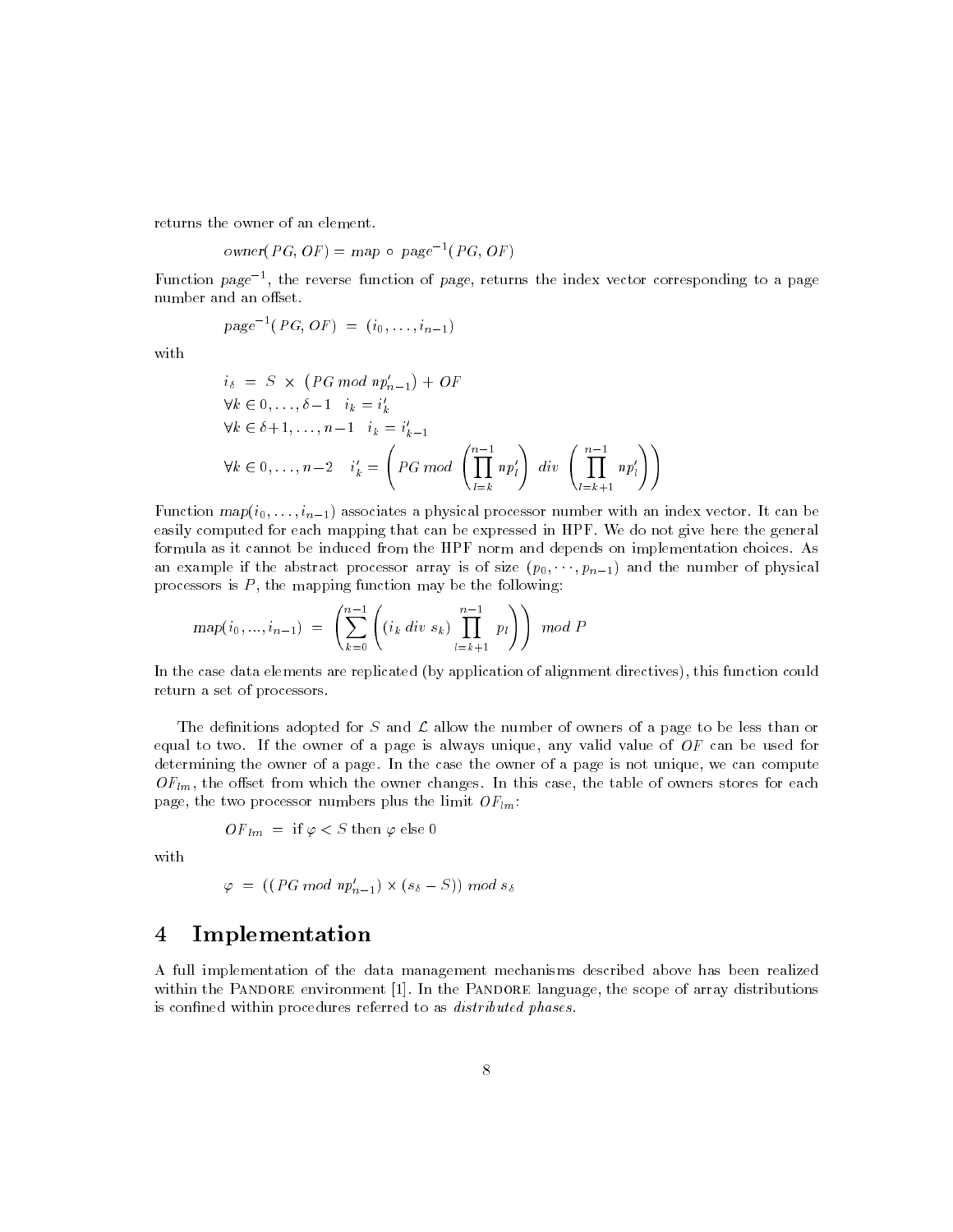Management of tables, pages and accesses to array elements are shared out among the compiler and the runtime library. As all the tables and pages are needed only during the execution of a distributed phase (no inter-phase analysis is performed at this time), the entire memory space allocated is freed at the end of the phase.

## 4.1 Tables and Pages

All the information needed to fill the tables of owners and the tables of offset-limits is known at compile-time; these tables could therefore be statically defined. However, in order not to lengthen the size of the generated code, the compiler produces functions that allocate and fill the tables at runtime, at the beginning of each distributed phase. For each distributed array V , a table of owners TO\_V is defined. If a page may be possessed by two processors, three tables are needed: the table of the owners of the first part of pages TO1\_V, the table of the owners of the second part of pages TO2\_V and the table containing the offset-limits TL\_V.

The runtime library is also in charge of allocating and filling the tables of pages and pages themselves. The tables of pages and pages that contain local elements are allocated at the beginning of the distributed phase. The management of pages containing received elements depends on the compilation scheme. Basic operations provided by the runtime library are the page allocation and the placement of elements (single elements or segments) into pages.

### 4.2 Accesses

It is clear that the part of the access process that is done at compile-time must be as large as possible. The compiler translates a reference to an array element  $V[I]$ , where I is an index vector, into a call to a runtime macro  $access(desc_V, PG, OF)$  where PG and OF are expressions of I. All constant subexpressions have been computed and the optimization described in section 3.4 has been performed. As expected, these expressions contain only additions and constant logical shifts and maskings. The work that remains at runtime is therefore to evaluate the expressions and use the table of pages associated with  $V$  (TP\_V) to produce the right reference. This can be noted by the C expression  $*(TP_V[PG]+OF)$ . The runtime library contains cpp macros that prevent from the computation of the address of the page table corresponding to  $V$ , so we can actually generate this code.

Determining the owner of an element  $V[I]$  is carried out a similar way. The compiler generates a call to a runtime macro owner(desc V, PG, OF). An access to a table  $TO_V[PG]$  is sufficient at runtime to find the processor number in the case the owner of a page is unique. If a page may be possessed by two processors, a call to a slightly dierent macro is produced. The execution of this macro will issue a comparison between  $\sigma$ F and the offset-limit corresponding to page PG:

```
if (OF < TL_V[PG])
then TO1_V[PG]
 else TO2_V[PG]
```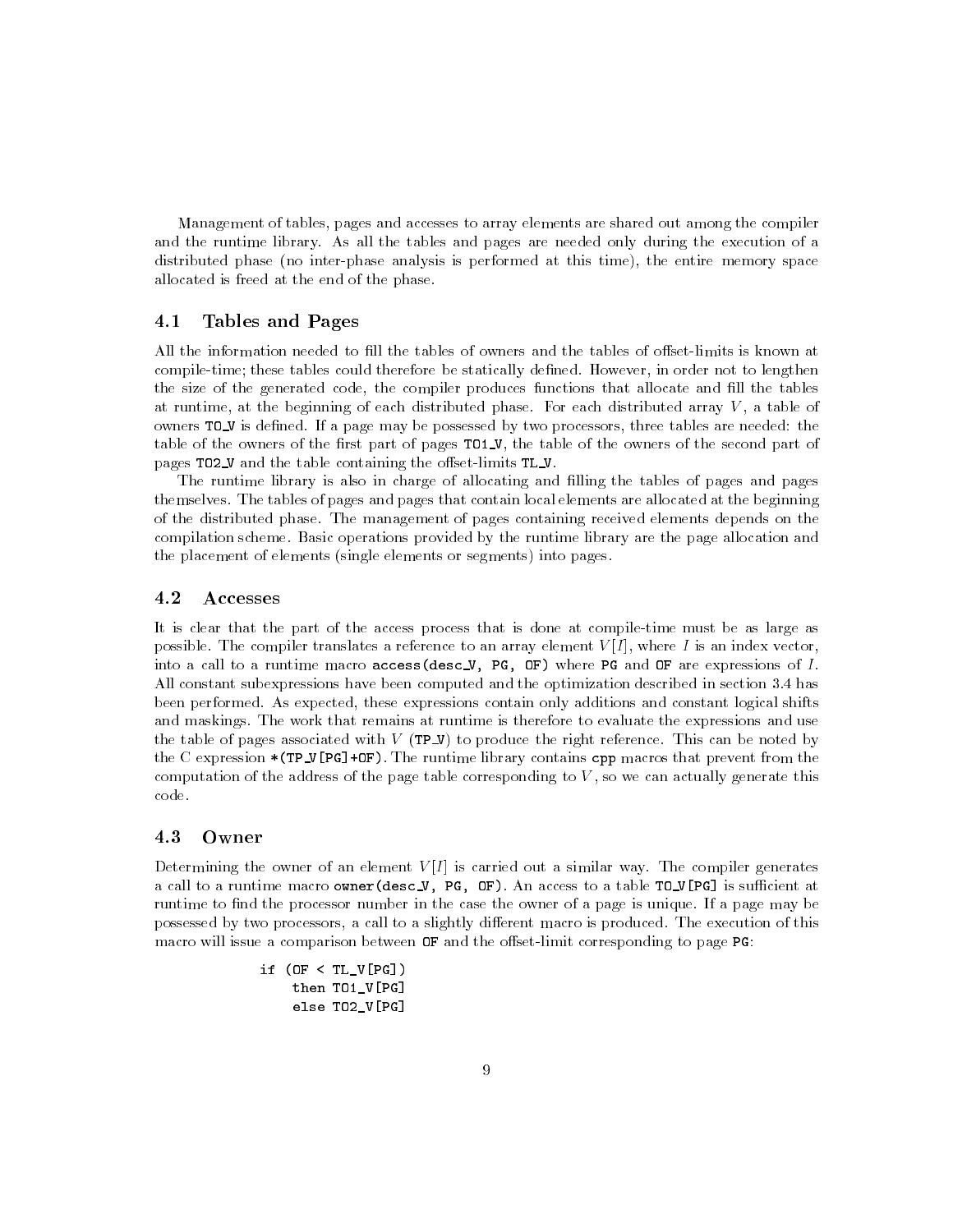| Sparcstation |          | iPSC/2 |       | Paragon |       |
|--------------|----------|--------|-------|---------|-------|
| best         | worst    | best   | worst | best    | worst |
| 0.30         | 0.42     | 0.94   | 2.05  |         | 0.26  |
| 0.34         | 0.38     | 2.14   | 2.26  | 0.22    | 0.25  |
| 0.48         | $1.58\,$ | 3.52   |       |         | 2.68  |

Table 1: Speed of page-driven access

#### $\overline{5}$ 5 Performances

#### $5.1$ Performances of the Distributed Array Management

It is quite obvious that the executed code for distributed accesses involves only few basic operations that generate a very small overhead and may even be more efficient thanks to better optimizations.

In the experiment whose results are reported in table 1, we measured the time taken by several kinds of read accesses:

- $\bullet$   $t_s$ : a reference to an element as it may appear in a sequential program;
- $\bullet$   $t_p$ : a call to the macro that uses the paged access mechanism;
- $\bullet$   $\iota_b$  : a call to a macro that uses a block-oriented access mechanism-.

The array is a two-dimensional array of floats; reported times are in  $\mu s$ . Best and worst cases have been considered, depending on whether the sizes of the array were powers of two or not. Experiments have been carried out on a SparcStation 2, on a node of the iPSC/2 and on a node of the Intel Paragon XP/S.

Likewise, the determination of the owner of an array element requires only a few simple operations, so its cost remains very low. It is also preferable to exploit the page decomposition, although it seems to be more natural to base the computation of the owner of an element on the computation of the corresponding block number.

The price to pay for speed of access and speed of ownership computation is the need for a larger amount of memory. Overhead is only due to tables because no additional space is required for pages. When a page contains elements that will never be accessed because of the extension of array dimensions, or because the page is shared by two processors, only the potentially accessed part of the page is actually allocated. A translation of the corresponding pointer in the table of pages is performed if the end of the page is allocated.

The memory overhead due to tables is directly linked to the number of pages, which is in general at least of an order of magnitude less than the size of the array. Table 2 gives memory requirements for a few common distributions of arrays on 32 processors. For each distribution, we indicate the total number of pages, the theoretical minimal memory space required on each processor, the actual space allocated for tables on each processor and nally the overhead as compared with the minimal partition. Memory needs are expressed in bytes. It can be noticed that replacing some

<sup>1</sup>This mechanism was used in a previous version of Pandore; it performs at runtime a modulo and an integer division to find the block number and the offset in the block.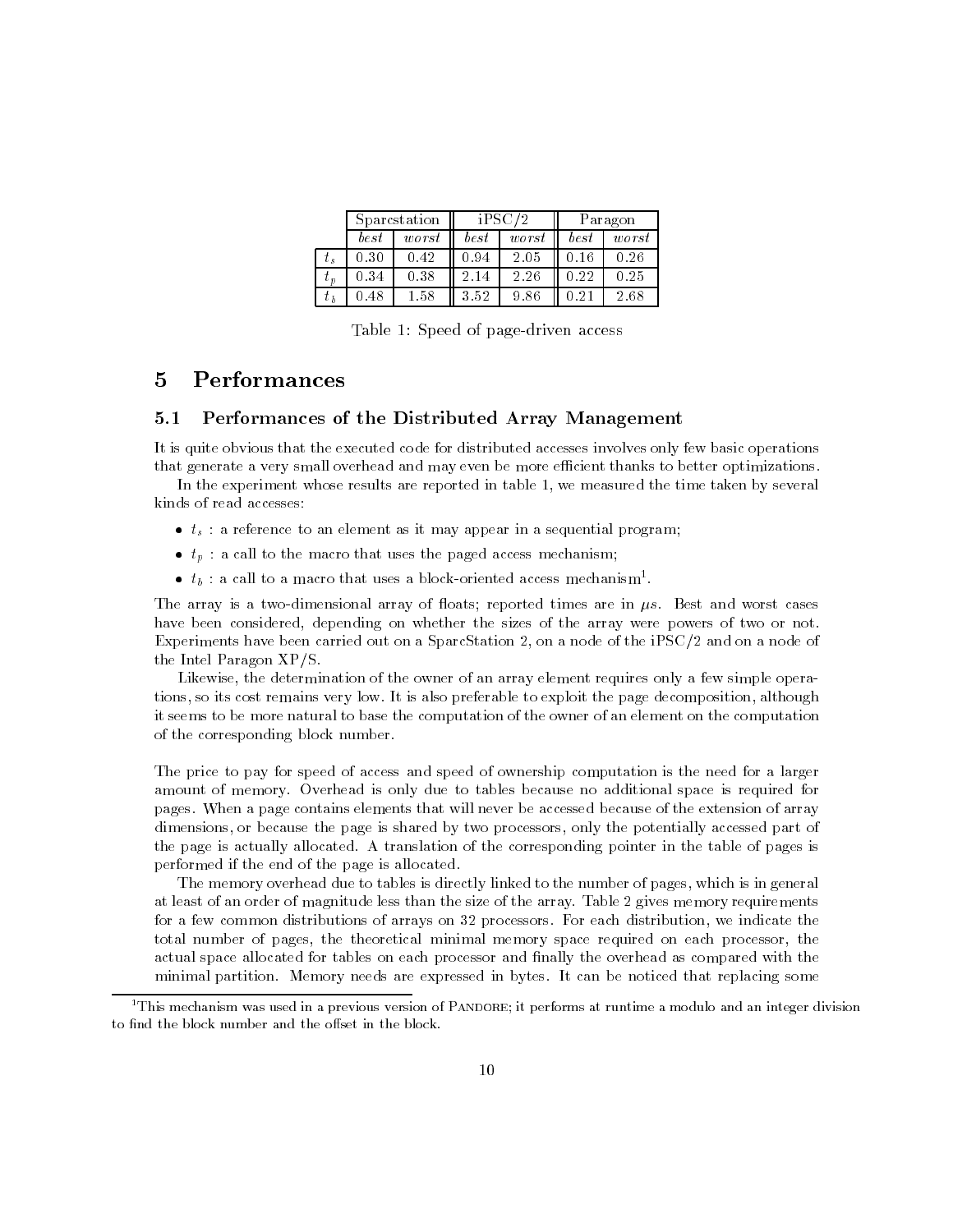| $A$ rray<br>Distribution                                                                 | Number<br>of Pages | Minimal<br>Partition | Local Space<br>for Tables | Local<br>$O$ verhead |
|------------------------------------------------------------------------------------------|--------------------|----------------------|---------------------------|----------------------|
| $REAL(KIND=8)$ $A(0:99999)$<br>!HPF\$ DISTRIBUTE A(CYCLIC(1000))                         | 196                | 25000                | 1960                      | $\times$ 1.08        |
| $REAL(KIND=8) A(0:99999)$<br>!HPF\$ DISTRIBUTE A(CYCLIC(1024))                           | 98                 | 25000                | 588                       | $\times$ 1.02        |
| REAL(KIND=8) A(0:999, 0:999)<br>!HPF\$ DISTRIBUTE $A(CYCLIC(1), *)$                      | 1000               | 250000               | 6000                      | $\times1.02$         |
| $REAL(KIND=8)$ A $(0:999, 0:1999)$<br>!HPF\$ DISTRIBUTE $A(CYCLIC(50), CYCLIC(500))$     | 8000               | 500000               | 80000                     | $\times1.16$         |
| REAL(KIND=8) A(0:999, 0:1999)<br>!HPF\$ DISTRIBUTE $A(CYCLIC(50), CYCLIC(512))$          | 4000               | 500000               | 24000                     | $\times$ 1.05        |
| $REAL(KIND=8)$ A $(0.99, 0.99, 0.99)$<br>!HPF\$ DISTRIBUTE $A(*, CYCLIC(1), CYCLIC(50))$ | 10000              | 250000               | 60000                     | $\times$ 1.24        |

Table 2: Memory overhead for some common distributions

block sizes (or array dimensions) by powers of two notably decreases the memory overhead. We believe that overall memory requirements remain acceptable when considering most commonly used distributions.

## 5.2 Integration in the Pandore Environment

The page-driven management for distributed arrays has been integrated in the PANDORE environment and is used with the two compilation schemes of the compiler. The basic compilation scheme, that relies on a runtime resolution technique, can be applied to every input program. The optimized scheme is based on integer programming and linear algebra results; it performs an analysis of parallel loops[10].

We present in table 3 the results of the execution of a Red-Black Successive Over-Relaxation algorithm run on a  $1024x1024$  matrix of floats. Times have been measured on the Intel iPSC/2 for the two compilation schemes. A comparison is made between a block-oriented array management and the page-driven management. The table shows the speedup obtained on  $P$  processors for each pair (compilation scheme, array management).

| $\boldsymbol{P}$ |       | Basic scheme | <i>Optimized Scheme</i> |       |  |
|------------------|-------|--------------|-------------------------|-------|--|
|                  | Block | Page         | <b>Block</b>            | Page  |  |
|                  | 0.29  | 0.68         | 0.86                    | 3.84  |  |
| 8                | 0.32  | 0.77         | 1.39                    | 7.18  |  |
| 16               | 0.36  | 0.82         | 2.14                    | 12.78 |  |
| 32               | 0.37  | 0.85         | 3.70                    | 23.72 |  |

Table 3: Comparison between block-oriented and page-driven managements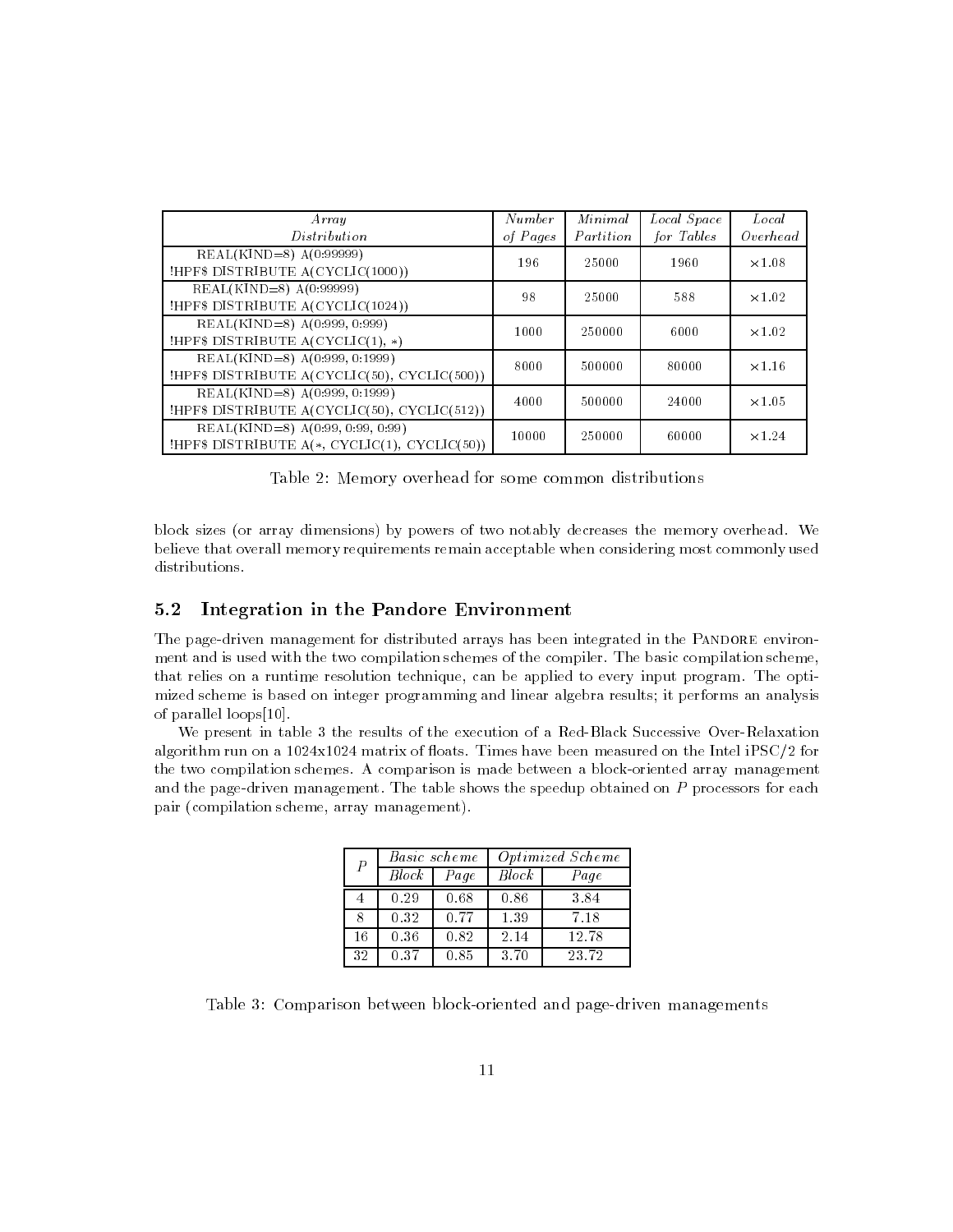The use of the page-driven management clearly improves performances of codes generated according to both compilation schemes. The joint use of the optimized scheme and the page-driven array management leads to satisfactory performances (efficiency of around 75% for 32 processors) in spite of the unfavorably high ratio of memory operations to computation of the Red-Black algorithm.

#### 6 **Conclusion**

Management of distributed arrays is a crucial point for obtaining good performances when using data parallel compilers. For this purpose, we have proposed a new scheme based on parameterized software paging that proved efficient in an existing compiler. This management handles local and received data in an uniform way and it is independent from the optimization techniques used in compilers. Moreover, it avoids using multiple representations of the same array in different parts of a program and maintains some regularity in local layouts. The page-driven array management also seems to be appropriate for irregular computations and could be used together with the inspector/executor technique.

We are currently comparing our management scheme with shared virtual memory systems. One of our objectives is to find out which features should be added to existing shared virtual memory systems so they can be efficiently targeted by data-parallel compilers.

## References

- [1] F. Andre, M. Le Fur, Y. Maheo, and J.-L. Pazat. The Pandore Data Parallel Compiler and its Portable Runtime. In HPCN Europe '95, LNCS, Springer Verlag, Milan, Italy, May 1995.
- [2] F. Bodin, L. Kervella, and T. Priol. Fortran-S : A Fortran Interface for Shared Virtual Memory Architectures. In Proc. of Supercomputing 1993, November 1993.
- [3] P. Brezany, O. Cheron, K. Sanjari, and E. van Kronijnenburg. Processing Irregular Codes Containing Arrays with Multidimensional Distributions by the PREPARE HPF Compiler. In HPCN Europe '95, LNCS, Springer Verlag, Milan, Italy, May 1995.
- [4] D. Calahan and K. Kennedy. Compiling Programs for Distributed Memory Multiprocessors. The Journal of Supercomputing, 2:151-169, October 1988.
- [5] S. Chatterjee, J.R. Gilbert, F.J.E. Schreiber, and S.H. Teng. Generating Local Adresses and Communication Sets for Data-Parallel Program. In The Fourth ACM SIGPLAN Symposium on Principles and Practice of Parallel Programming, pages  $149-158$ , July 1993.
- [6] R. Das, R. Ponnusamy, J. Saltz, and D. Mavriplis. Distributed Memory Compiler Methods for Irregular Problems – Data Copy Reuse and Runtime Partitioning. In Third Workshop on Compilers for Parallel Computers, pages 185-219, Austrian Center for Parallel Computation, July 1992.
- [7] High Performance Fortran Forum. High Performance Fortran Language Specication. Technical Report Version 1.0, Rice University, may 1993.